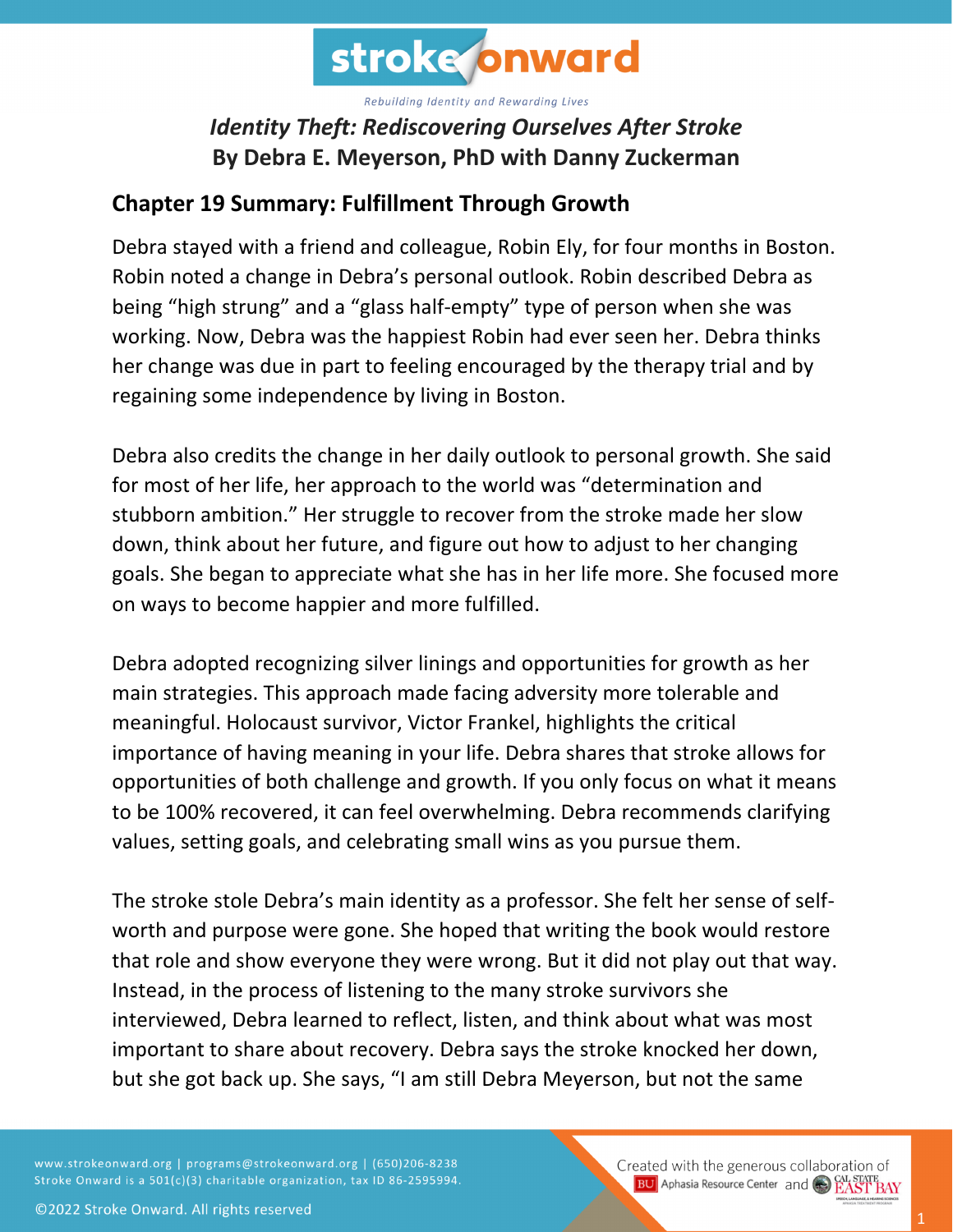

Debra Meyerson."

Debra credits her recovery to all she has learned from the other stroke survivors and to the support of her family and friends. She offers that **survivors who are thriving share common attributes**:

- A viewpoint that **recovery goes beyond 12 months**;
- A **focus on the future** vs. recovering the past;
- **Accepting support**;
- Setting **achievable goals**;
- **Celebrating small wins** and **silver linings**;
- Drawing on **deeper meaning**; and
- **Recognizing** moments of **personal growth**.

Debra concludes that a stroke may limit some of our options, but it "does not have to steal our future or who we get to become next."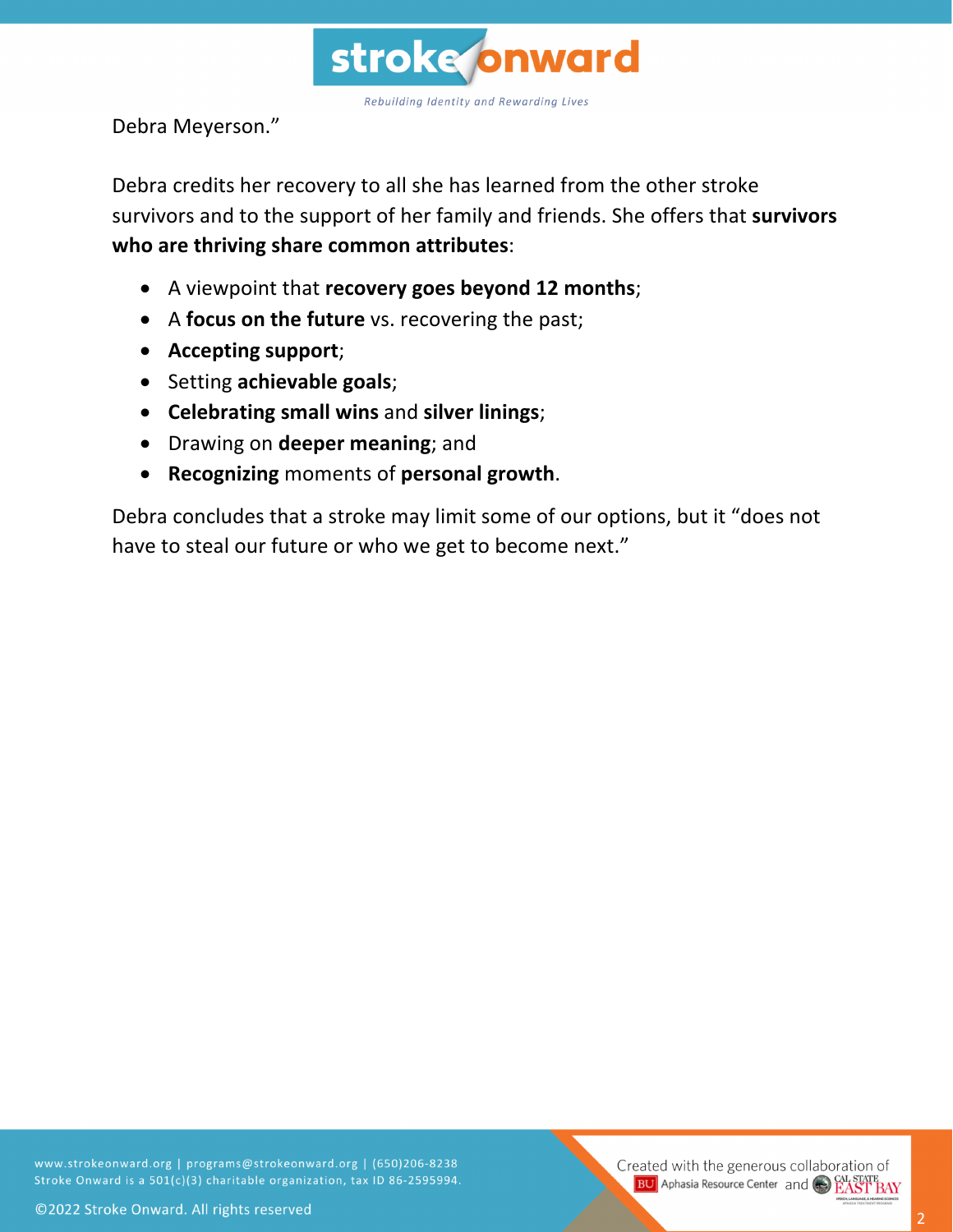

#### **Chapter 19 Highlights: Fulfillment Through Growth**

- **1.** Debra went to Boston for four months for a clinical trial of Melodic Intonation Therapy. She stayed with an old friend and colleague, Robin Ely. Robin noticed Debra was no longer "high strung" or had a "glass halfempty" outlook. Instead, she is the happiest that Robin has ever seen her.
- **2.** There were several reasons for the change. Debra was encouraged by the therapy. She felt happy to reclaim some independence by living in Boston on her own. But she also thinks it had to do with her experience of personal growth.
- **3.** Her outlook had changed. She was happier and more positive. Pre-stroke, her approach to the world had always been "determination and stubborn ambition."
- **4.** Fighting for recovery from her stroke forced Debra to slow down and reflect in new ways. To think about her future, Debra had to let go of some ways of being that didn't fit her changing goals.
- **5.** Debra realized that her pre-stroke perspective on life was narrow and very work focused. She started to appreciate all the other aspects of her life more. She focused on ways to become happier and more fulfilled.
- **6.** Debra adopted recognizing silver linings and opportunities for growth as her main strategies. This approach made facing adversity more tolerable and meaningful.
- **7.** Debra explains the idea of "flow"— a state where you are absorbed by the activity. You feel challenged, but the effort is rewarding. She also talks about meaning. Holocaust survivor, Victor Frankel, highlights the critical importance of having meaning in your life.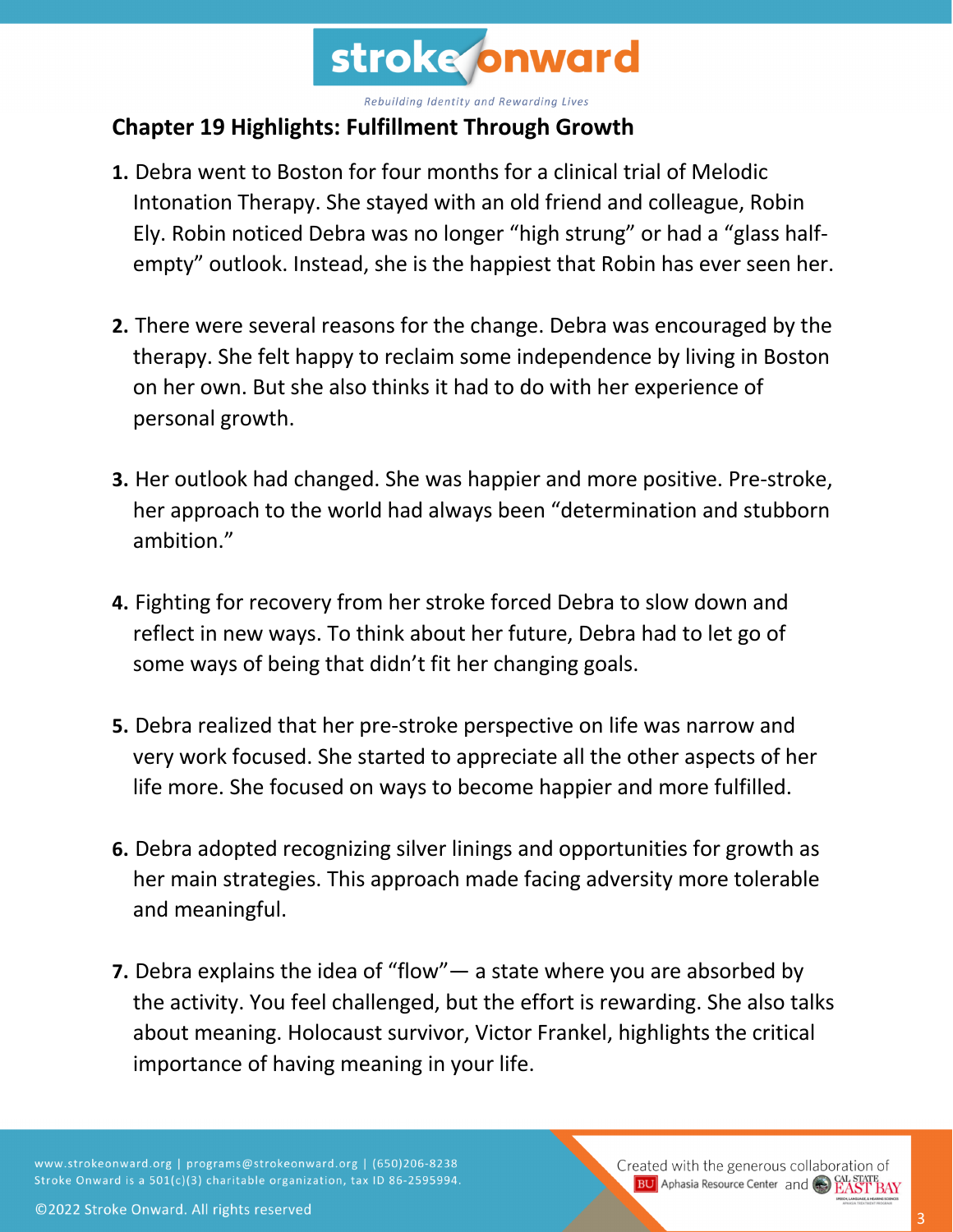

- **8.** Stroke allows for opportunities of both challenge and growth. If survivors only focus on what it means to be 100% recovered, it can feel overwhelming. Clarifying values, setting goals, and celebrating small wins as you pursue them are important. This helps you to "achieve not just recovery but satisfying growth and fundamental meaning in our lives."
- **9.** The stroke stole Debra's main identity as an educator. She felt her sense of self-worth and purpose were gone. She hoped that writing the book with her son Danny would restore that role and show everyone they were wrong. But it "didn't play out that way."
- **10.** Debra was inspired and learned lessons from the stroke survivors she interviewed. She learned to think about what was most important to share about recovery.
- **11.** It has not been an easy process. Debra is grateful for her support network. She has learned more fully who she is. She has gotten better at setting small goals. She can better recognize when she has fallen into a funk and adjust her outlook. She has learned to better feel and express gratitude, consideration, and vulnerability.
- **12.** Debra says the stroke knocked her down, but she got back up. She states, "I am still Debra Meyerson, but not the same Debra Meyerson."
- **13.** The support of her family and friends has helped her through her struggles and challenges. Her research for the book helped her to make sense of what she was learning. She says, "I am *Debra Meyerson* because of those around me."

©2022 Stroke Onward. All rights reserved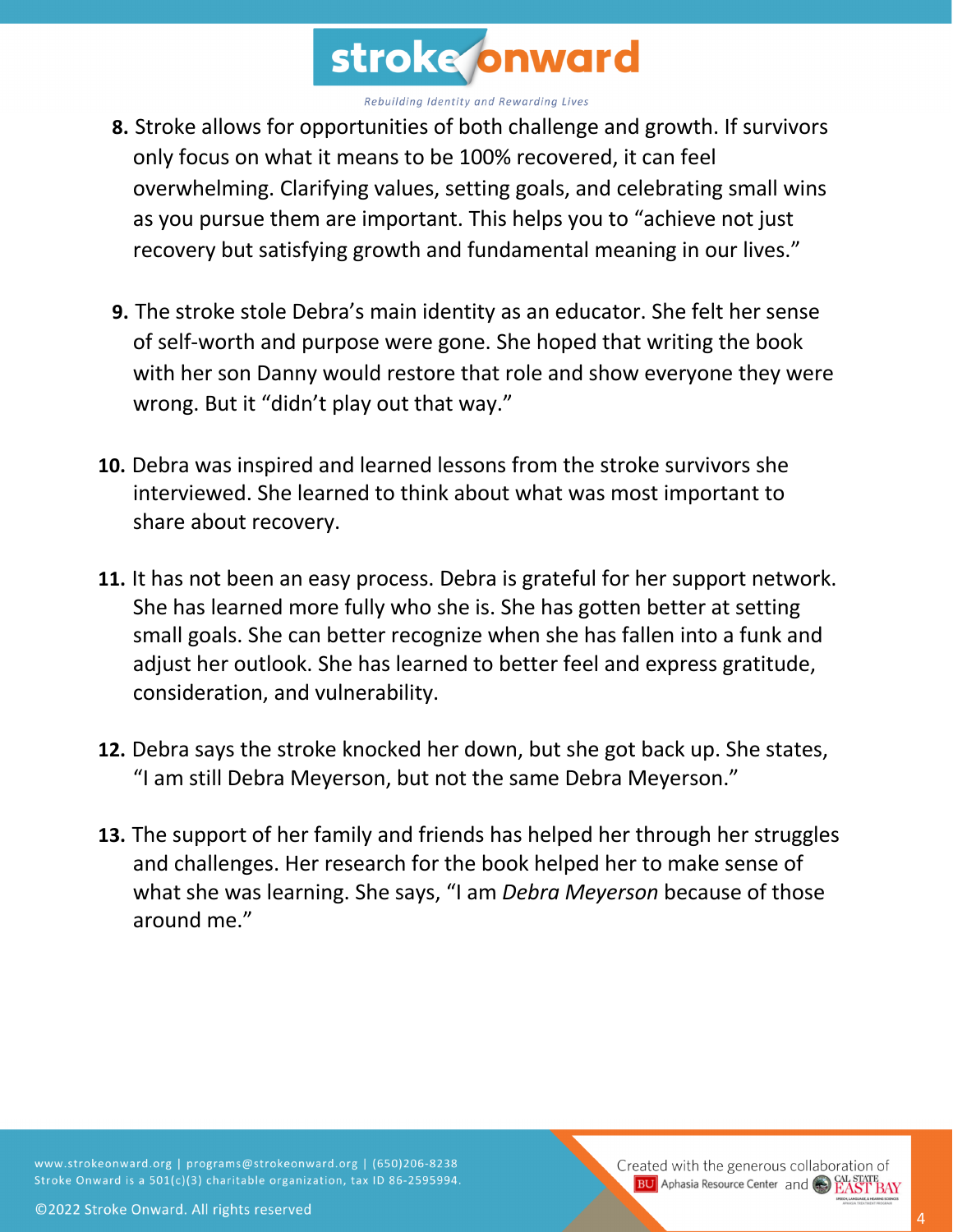

#### **14.** Debra offers that stroke **survivors who are thriving share common attributes**:

- A viewpoint that **recovery goes beyond 12 months**;
- A **focus on the future** vs. recovering the past;
- **Accepting support**;
- Setting **achievable goals**;
- **Celebrating small wins** and **silver linings**;
- Drawing on **deeper meaning**; and
- **Recognizing** moments of **personal growth**.
- **15.** Debra shared that it is important to notice and be aware of the moments that count and make a difference. The slower pace of her post-stroke life makes it easier to notice, pause and think about them. These moments add up and can be a source of light. Soon there is a "pathway lit with our own values, leading to a life that will be meaningful and fulfilling."
- **16.** Debra concludes that a stroke may limit some of our options, but it "does not have to steal our future or who we get to become next."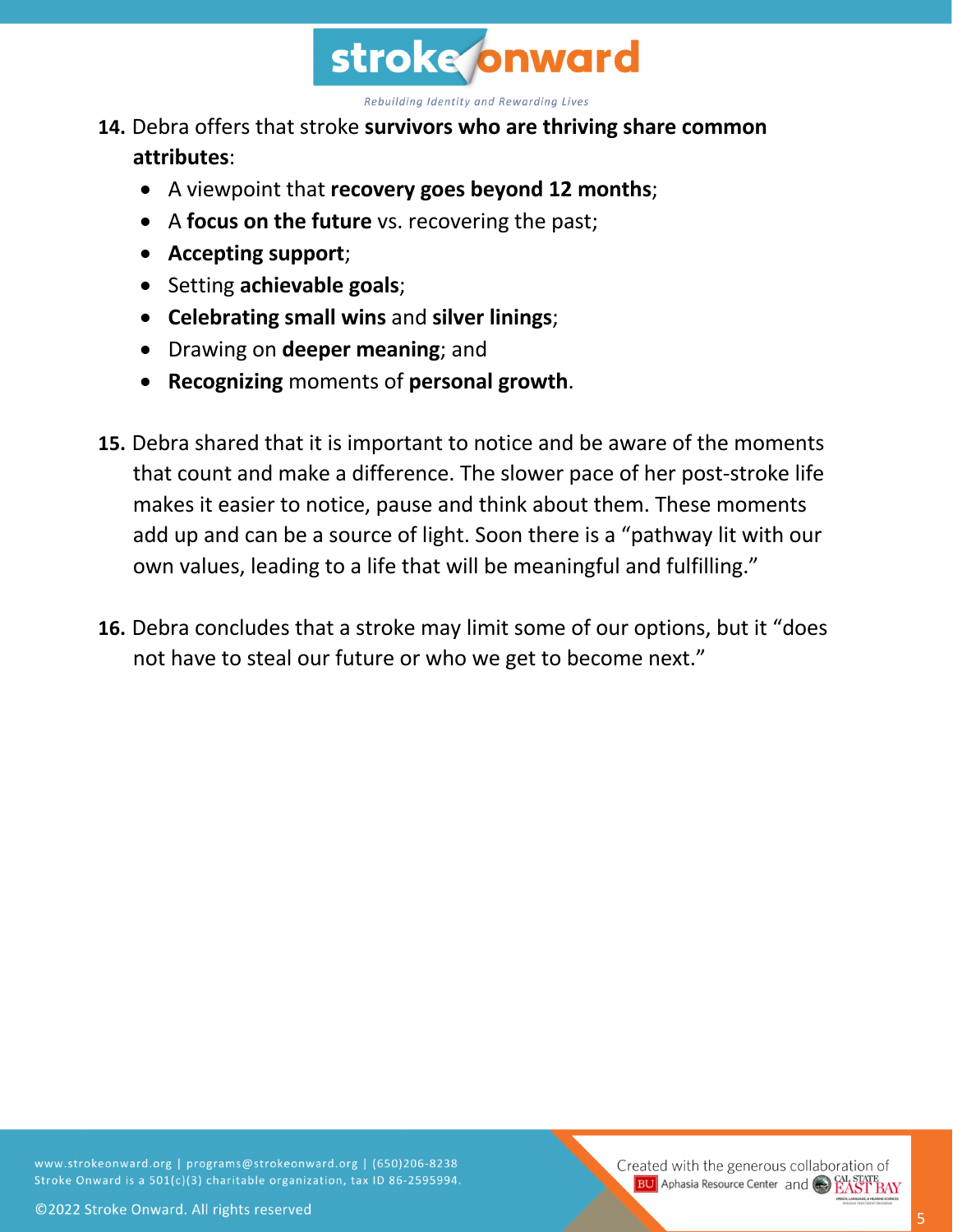

### **Chapter 19 Points for Reflection: Fulfillment Through Growth**

**1. Before** your stroke, were you more a **glass half-full** or **glass half-empty** person?

| More Half-Full                                                                                                                                                                                |            | Split Both Ways                                                          |       | More Half-Empty |
|-----------------------------------------------------------------------------------------------------------------------------------------------------------------------------------------------|------------|--------------------------------------------------------------------------|-------|-----------------|
|                                                                                                                                                                                               | It Depends |                                                                          | Other |                 |
| person?                                                                                                                                                                                       |            | 2. After your stroke, are you more a glass half-full or glass half-empty |       |                 |
| More Half-Full                                                                                                                                                                                |            | Split Both Ways                                                          |       | More Half-Empty |
|                                                                                                                                                                                               | It Depends |                                                                          | Other |                 |
| 3. This book promotes small wins and silver linings as important strategies<br>for <b>personal growth</b> . Has it influenced the way you are thinking about<br>your goals and sense of hope? |            |                                                                          |       |                 |
| Not at All                                                                                                                                                                                    |            | Somewhat                                                                 |       | A Lot           |

## **4.** Debra lists **approaches to recovery** that help a stroke survivor **thrive**. Which ones are **strengths for you**?

1 2 3 4 5 6 7 8 9 10

- a. View that recovery goes past 12 months
- b. Focus on future vs. recovering the past
- c. Drawing on deeper meaning and values
- d. Accepting support
- e. Recognizing growth
- f. Setting achievable goals
- g. Celebrating silver linings or small wins
- h. Other